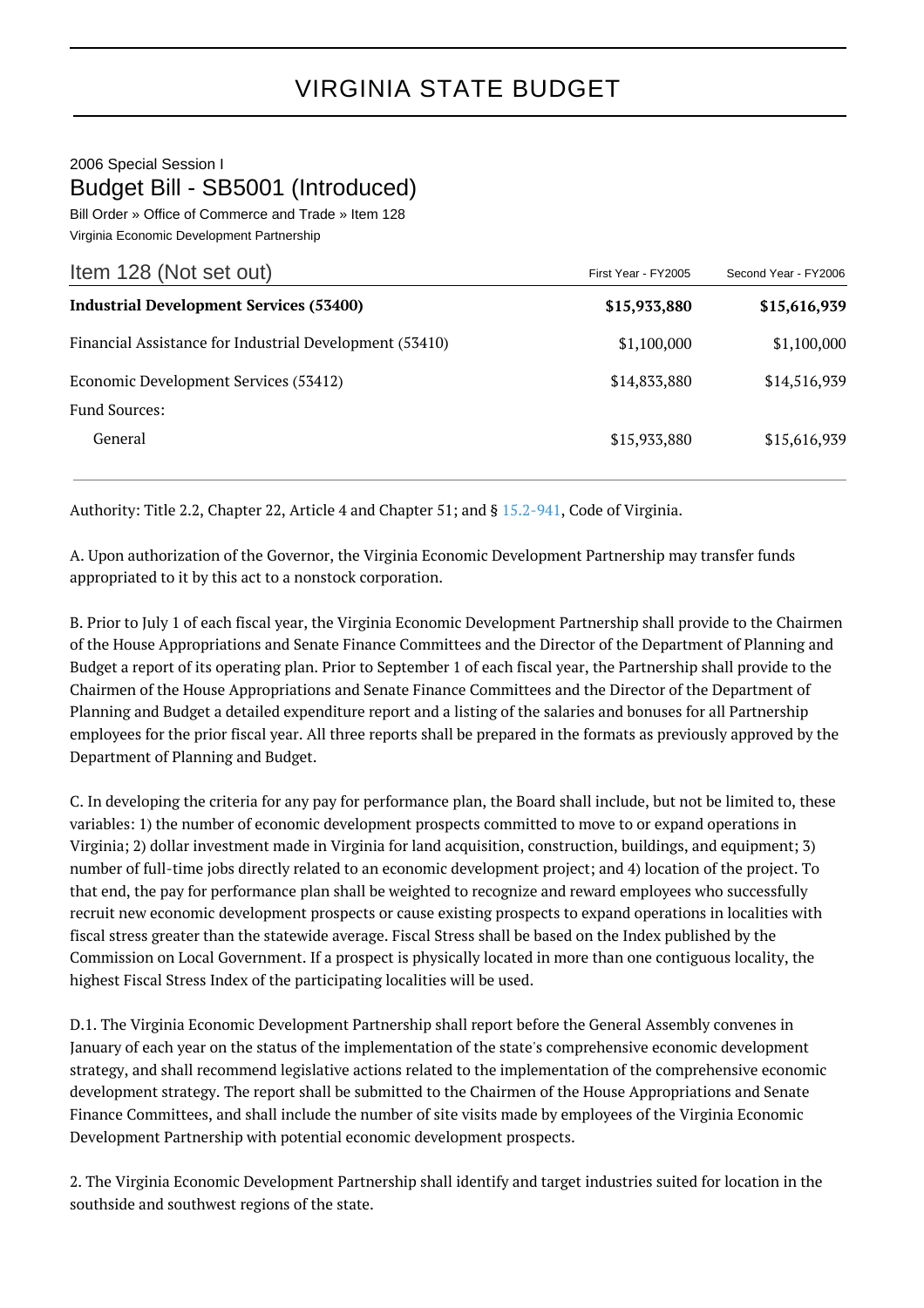E. The State Comptroller shall disburse the first and second year appropriations in twelve equal monthly installments. The Director of the Department of Planning and Budget may authorize an increase in disbursements for any month, not to exceed the total appropriation for the fiscal year, if such an advance is necessary to meet payment obligations.

F. The Virginia Economic Development Partnership shall provide administrative and support services for the Virginia Tourism Authority as prescribed in the Memorandum of Agreement until July 1, 2006, or until the Authority is able to provide such services.

G. Industrial parks or areas designated as Enterprise Zones under the provisions of Chapter 235 of the Acts of Assembly of 1999 shall receive first priority for funding under the Shell Building Program. Three such zones shall qualify for priority consideration. Funding amounts for these sites shall conform to the guidelines established by the Partnership.

H. The Virginia Economic Development Partnership shall report one month after the close of each quarter to the Chairmen of the Senate Finance and House Appropriations Committees on the Governor's Development Opportunity Fund. The report shall include, but not be limited to, total appropriations made or transferred to the Fund, total grants awarded, cash balances, and balances available for future commitments.

I. The Virginia Coalfield Economic Development Authority is authorized to spend funds provided by Chapters 91 and 1066 of the Acts of Assembly of 2000, which extended the coalfield employment enhancement tax credit, for workforce development and training.

J. Prior to purchasing airline and hotel accommodations related to overseas trade shows, the Virginia Economic Development Partnership shall provide an itemized list of projected costs for review by the Secretary of Commerce and Trade.

K. It is the intent of the General Assembly to fulfill the commitment made to the Virginia Advanced Shipbuilding and Carrier Integration Center to support the Center's operating costs, as stipulated in § 2.2-2444, Code of Virginia.

L. Out of the amounts for Industrial Development Services shall be provided \$704,000 the first year and \$303,000 the second year from the general fund for operations and activities of the Virginia Commission on Military Bases.

M. The amounts for Industrial Development Services include \$500,000 the first year and \$500,000 the second year from the general fund to market distressed areas of the Commonwealth.

N. Out of the amounts for Industrial Development Services shall be provided \$100,000 the first year and \$100,000 the second year from the general fund to the Virginia Commercial Space Flight Authority.

O. The Virginia Economic Development Partnership, in conjunction with the Virginia Tobacco Indemnification and Community Revitalization Commission, the Departments of Business Assistance and Housing and Community Development, and the Virginia Community College System, shall evaluate the Commonwealth's program, tax, and budget incentives capable of attracting new investment and job creation such as major automotive industries or other significant economic development projects to targeted regions of Virginia with emphasis placed on those localities with the most need of economic development. Such incentive packages may be in the range of those offered by other states for such business incentive packages. The Partnership shall report its findings and recommendations to the Chairmen of the Senate Finance and House Appropriations Committees by December 28, 2005.

P. Out of the amounts for Industrial Development Services shall be provided \$215,000 the second year from the